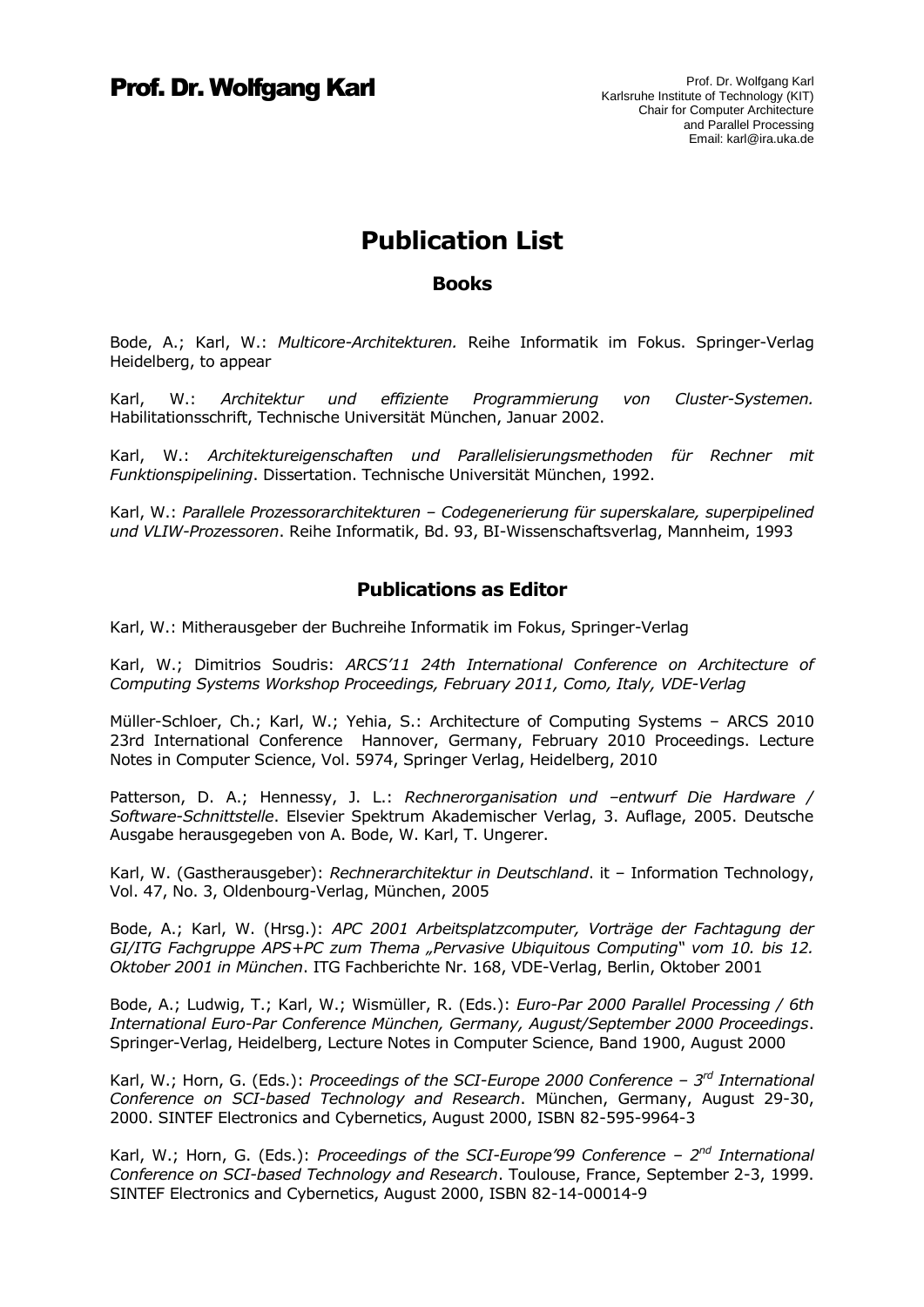### **Publications in Journals and Book Chapters**

Kicherer, M.; Nowak, F.; Buchty, R.; Karl, W.: Seamlessly Portable Applications: Managing the Diversity of Modern Heterogeneous Systems. ACM Transactions on Architecture and Code Optimization (TACO) Volume 8 Issue 4, January 2012

Kramer, D.; Buchty, R.; Karl, W.: *Monitoring and Self-awareness for Heterogeneous, Adaptive Computing Systems*. In: Organic Computing - A Paradigm Shift for Complex Systems, pages 163-177. Springer Basel, Series "Autonomic Systems", Volume 1, Part 2, ISBN 978-3-0348- 0130-0, June 2011.

Ebi, T.; Kramer, D.; Schuck, C.; von Renteln, A.; Becker, J.; Brinkschulte, U.; Henkel, J.; Karl, W.: *DodOrg -- A Self-adaptive Organic Many-core Architecture.* In: Organic Computing - A Paradigm Shift for Complex Systems, pages 353-368. Springer Basel, Series "Autonomic Systems", Volume 1, Part 2, ISBN 978-3-0348-0130-0, June 2011.

Rainer Buchty, Vincent Heuveline, Wolfgang Karl, Jan-Philipp Weiß: *A Survey on Hardwareaware and Heterogeneous Computing on Multicore Processors and Accelerators*. "Concurrency and Computation: Practice and Experience", Journal, John Wiley & Sons, Ltd., ISSN 1532- 0634, September 2011

Eichinger, F.; Kramer, D.; Böhm, K.; Karl, W.: *From Source Code to Runtime Behaviour: Software Metrics Help to Select the Computer Architecture.* In: Knowledge Based Systems, Volume 23, Issue 4, May 2010, pp. 343-349, Elsevier, Mai 2010

Tao, J.; Kunze, M.; Nowak, F.; Buchty, R.; Karl, W.: *Performance Analysis of Reconfigurable Cache Design on Multicore Processor Systems.* In: International Journal on Parallel Programming, Vol. 36, No. 3, Springer-Verlag, Heidelberg, June 2008, pp. 347-360

Buchty, R.; Karl, W.: *Design Aspects for Self-Organizing Heterogeneous Multi-Core Architectures.* In: it – Information Technology, 5/2008, Special Issue "Computer Architecture Challenges", Oldenbourg Wissenschaftsverlag, 2008, pp. 293-299

Brandes, T.; Schwamborn, H.; Gerndt, M.; Jeitner, J.; Kereku, E.; Schulz, M.; Brunst, H.; Nagel, W.; Neumann, R.; Müller-Pfefferkorn, R.; Trenkler, B.; Karl, W.; Tao, J.; Hoppe, H.: *Monitoring Cache Behavior on Parallel SMP Architectures and Related Programming Tools*. In: Future Generation Computer Systems, Elsevier B.V., Vol. 21, No. 8, October 2005, pp. 1298 - 1311

Tao, J.; Schulz, M.; Karl, W.: *Simulation as a Tool for Optimizing Memory Accesses on NUMA Machines*. In: Performance Evaluation, Vol. 60, No. 1-4, Elsevier B.V., May 2005, pp. 31-50

Tao, J.; Schulz, M.; Karl, W.: *ARS: An Adaptive Runtime System for Locality Optimization.* In: Future Generation Computer Systems. Elsevier B.V., Vol. 19, No. 5, 2003, pp.761-776.

Schulz, M.; Tao, J.; Trinitis, C.; Karl, W.: *SMiLE: An Integrated, Multi-paradigm Software Infrastructure for SCI-based Clusters.* Future Generation Computer Systems. Elsevier B.V., Vol. 19, No. 4, 2003, pp.521-532.

Wismüller, R.; Ludwig, T.; Karl, W.; Bode, A.: *Monitoring Concepts for Parallel Systems AN Evolution Towards Interoperable Tool Environments.* In: Ludwig, T.; Miller, B. (Eds.): Parallel and Distributed Computing Practices, Nova Science Publishers, New York, Vol. 4, No. 3, September 2003, pp. 1-21

Karl, W.; Torralba, G.; Gonzáles, V.; Sanchis, E.; Tao, J.; Schulz, M.: *Data Monitoring in High-Performance Clusters for Computing Applications.* IEEE Transactions on Nuclear Science. Vol. 49, No. 2, April 2002, pp. 525-531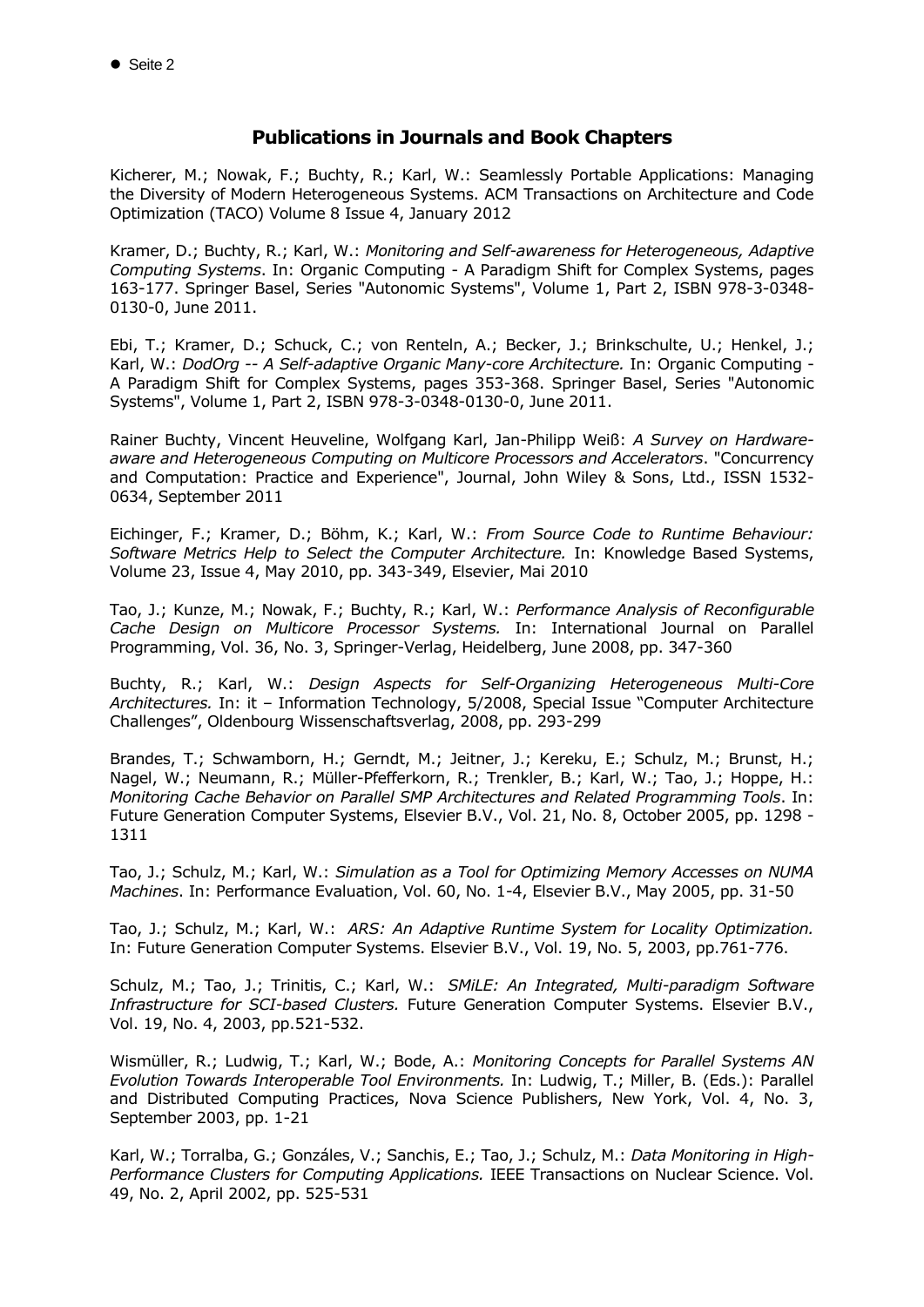Tao, J.; Schulz, M.; Karl, W.: *Memory access behavior analysis of NUMA-based shared memory programs.* In: Perrott, R.H., Szymanski, B.K.: Scientific Programming, Special Issue: PADDA 2001, Vol. 10, No.1, IOS Press, Amsterdam, 2002, pp.45-53

Weiß, C.; Kowarschik, M.; Rüde, U.; Karl, W.: *Cache-aware Multigrid Methods for Solving Poisson's Equation in Two Dimensions.* Computing, Vol. 64, Issue 4, Springer-Verlag, 2000, pp. 0381-0399.

Acher, G.; Karl W.; Leberecht, M.: *The TUM PCI/SCI Adapter.* In: Hellwagner, H., Reinefeld, A. (Eds.): SCI Scalable Coherent Interface Architecture and Software for High-Performance Compute Clusters, Springer-Verlag, LNCS State-of -the Arte Survey, Vol. 1734, Berlin, (1999), pp. 89-101

Karl, W.; Leberecht, M.; Oberhuber, M.: *SCI Monitoring Hardware and Software: Supporting Performance Evaluation and Debugging.* In: Hellwagner, H., Reinefeld, A. (Eds.): SCI Scalable Coherent Interface Architecture and Software for High-Performance Compute Clusters, Springer-Verlag, LNCS State-of -the Arte Survey, Vol. 1734, Berlin, (1999), pp. 417-432

Hellwagner, H.; Karl, W.; Leberecht, M.: *Enabling a PC Cluster for High Performance Computing*. SPEEDUP Journal, Vol.11, No. 1, (1997)

Bode, A.; Karl, W.: *Architektur und Technologie von Mikroprozessoren.* In: it + ti - Informationstechnik und Technische Informatik, 37,1, R. Oldenbourg Verlag, 1995, pp. 7-12

Karl, W.: *Leistungsmessungen an einem RISC-Prozessor.* In: Elektronik, 11, 1989, pp. 130- 135

### **Publications in Conferences**

Nehir Sonmez, Oriol Arcas, Philipp Kirchhofer, Martin Schindewolf, Osman S. Unsal, Adrián Cristal, and Wolfgang Karl. A low-overhead Profiling and Visualization Framework for Hybrid Transactional Memory. In FCCM 2012: The 20th Annual IEEE International Symposium on Field-Programmable Custom Computing Machines, pages 1–8, 2012. [http://fccm12.cse.sc.edu/4699a001.pdf.](http://fccm12.cse.sc.edu/4699a001.pdf)

Ebi, T.; Kramer, D.; Henkel, J.; Karl, W.: Economic Learning for Thermal-aware Power Budgeting in Many-core Architectures. In: Proceedings of the seventh IEEE/ACM/IFIP international conference on Hardware/software codesign and system synthesis - CODES+ISSS '11, pages 189-196, ACM, Series "CODES+ISSS '11", ISBN 978-1-4503-0715- 4, New York, NY, USA, October 9-14 2011

David Kramer, Rainer Buchty, Wolfgang Karl: A Light-Weight Approach for Online State Classification of Self-organizing Parallel Systems. In: Architecture of Computing Systems - ARCS 2011, pages 183-194. Springer, Series "Lecture Notes of Computer Science (LNCS)", Volume 6566, ISBN 978-3-642-19136-7, Lake Como, Italy, February 22-25 2011

Alexander von Renteln, Uwe Brinkschulte, David Kramer, Wolfgang Karl, Christian Schuck, Jürgen Becker: *Digital On-demand Computing Organism - Interaction between Monitoring and Middleware.* In: 14th IEEE International Symposium on Object/Component/Service-Oriented Real-Time Distributed Computing, pages 189-196, IEEE Computer Society, Newport Beach, CA, USA, March 28-31, 2011

Mario Kicherer, Rainer Buchty, Wolfgang Karl: *Cost-Aware Function Migration in Heterogeneous Systems.* HiPEAC 2011 - Proceedings of the 6th International Conference on High Performance and Embedded Architectures and Compilers. ACM Digital Library, 2011, ISBN 978-1-4503-0241-8, Heraklion, Greece, January 2011, pp. 137 - 145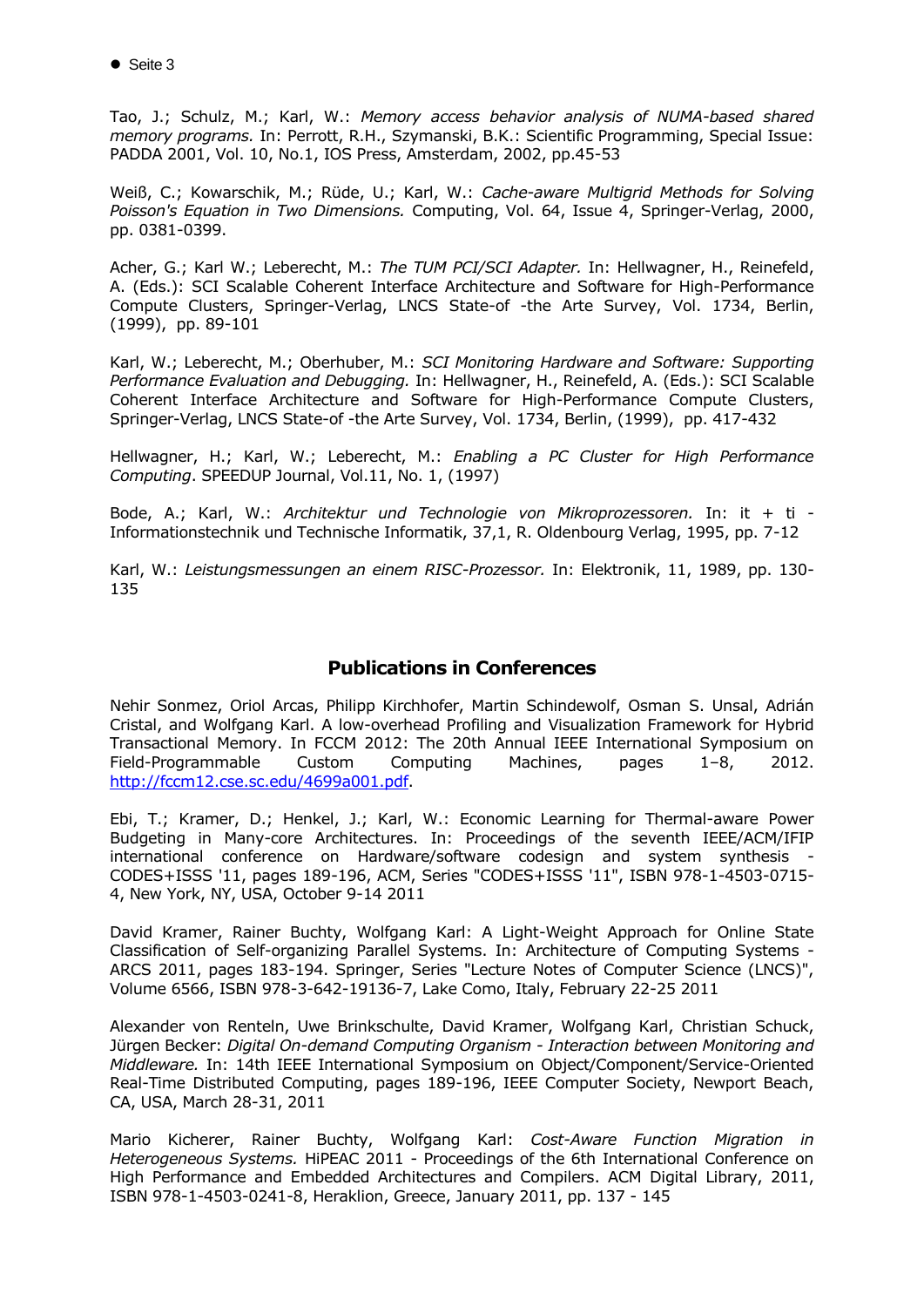Martin Schindewolf, Alexander Esselson and Wolfgang Karl. : Compiler-Assisted Selection of a Software Transactional Memory System. In: Architecture of Computing Systems - ARCS 2011, Seiten 147-157. Springer, Reihe "Lecture Notes in Computer Science", Volume 6566, ISBN 978-3-642-19136-7, Lake Como, Italien, 22.-25. Februar 2011.

Martin Schindewolf, Oliver Mattes, Wolfgang Karl: Thread Creation for Self-aware Parallel Systems. In: Facing the Multicore-Challenge, Seiten 42-53. Springer Berlin / Heidelberg, Reihe "Lecture Notes in Computer Science", Volume 6310, ISBN 978-3-642-16232-9, Heidelberg, Deutschland, 17.-19. März 2010.

Mattes, O.; Schindewolf, M.; Karl, W.: Facing the Multicore-Challenge, Heidelberger Akademie der Wissenschaften, Heidelberg, Germany, March 17-19, 2010

Eichinger, F.; Kramer, D.; Böhm, K.; Karl, W.: *From Source Code to Runtime Behaviour: Software Metrics Help to Select the Computer Architecture.* In: Proceedings AI-2009 Twentyninth SGA International Conference on Artificial Intelligence, Cambridge, UK, Dec. 2009, Springer,

Kurze, T.; Wang, L.; von Laszewski, G.; Tao, J.; Kunze, M.; Wang, F.; Kramer, D.; Karl, W.; Ekanayake, J.: *Cyberaide Virtual Appliance: On-demand Deploying Middleware for Cyberinfrastructure.* In: Proceedings of the First International Conference on Cloud Computing, Munich, Germany, October 19-21 2009

Buchty, R.; Kicherer, M.; Kramer, D.; Karl, W.: An Embrace-and-Extend Approach to Managing the Complexity of Future Heterogeneous Systems. In: Bartels, K. et.al.: Embedded Computer Systems: Architectures, Modeling, and Simulation. Lecture Notes in Computer Science, 2009, Volume 5657/2009, 227-236, DOI: 10.1007/978-3-642-03138-0\_25

Buchty, R.; Kramer, D.; Kicherer, M.; Karl, W.: *A Leight-Weight Approach to Dynamical Runtime Linking Supporting Heterogeneous, Parallel, and Reconfigurable Architectures.* In: Mladen Berenkovic, Christian Müller-Schloer, Christian Hochberger, and Stephan Wong (Eds.) Architecture of Computing Systems – ARCS 2009 22nd International Conference, Delft, The Netherlands, March 2009. Proceedings, Lecture Notes in Computer Science Vol. 5455, Springer Heidelberg / Berlin, March 2009, pp. 60 - 71

Lizhe Wang, Jie Tao, Marcel Kunze, Alvaro Canales Castellanos, David Kramer, Wolfgang Karl: *Scientific Cloud Computing: Early Definition and Experience.* The 10th IEEE Conference on High Performance Computing and Communications (HPCC'08), DeLian, China, September 25- 27, 2008

Buchty, R.; Kramer, D.; Karl, W.: *An Organic Computing Approach to Sustained Real-time Monitoring.* In: Biologically-Inspired Collaborative Computing - IFIP 20th World Computer Congress, Second IFIP TC 10 International Conference on Biologically-Inspired Collaborative Computing, September 8–9, 2008, Milano, Italy. IFIP International Federation for Information Processing. Vol. 268/2008, Springer, Boston, 2008, pp. 151-162

Buchty, R.; Mattes, O.; Karl, W.: *Self-aware Memory: Managing Distributed Memory in an Autonomous Multi-master Environment.* In: Uwe Brinkschulte, Theo Ungerer, Christian Hochberger und Rainer G. Spallek (Eds.) Architecture of Computing Systems – ARCS 2008 21st International Conference, Dresden, Germany, February 25-28, 2008. Proceedings, Lecture Notes in Computer Science Vol. 4934, Springer Heidelberg / Berlin, Februar 2008, pp. 98-113

Tao, J.; Kunze, M.; Karl, W.: *Evaluating the Cache Architecture of Multicore Processors*. Proceedings 16<sup>th</sup> Euromicro International Conference on Parallel, Distributed and Networkbased Processing PDP 2008, Toulouse, France, IEEE Computer Press, Feb. 2008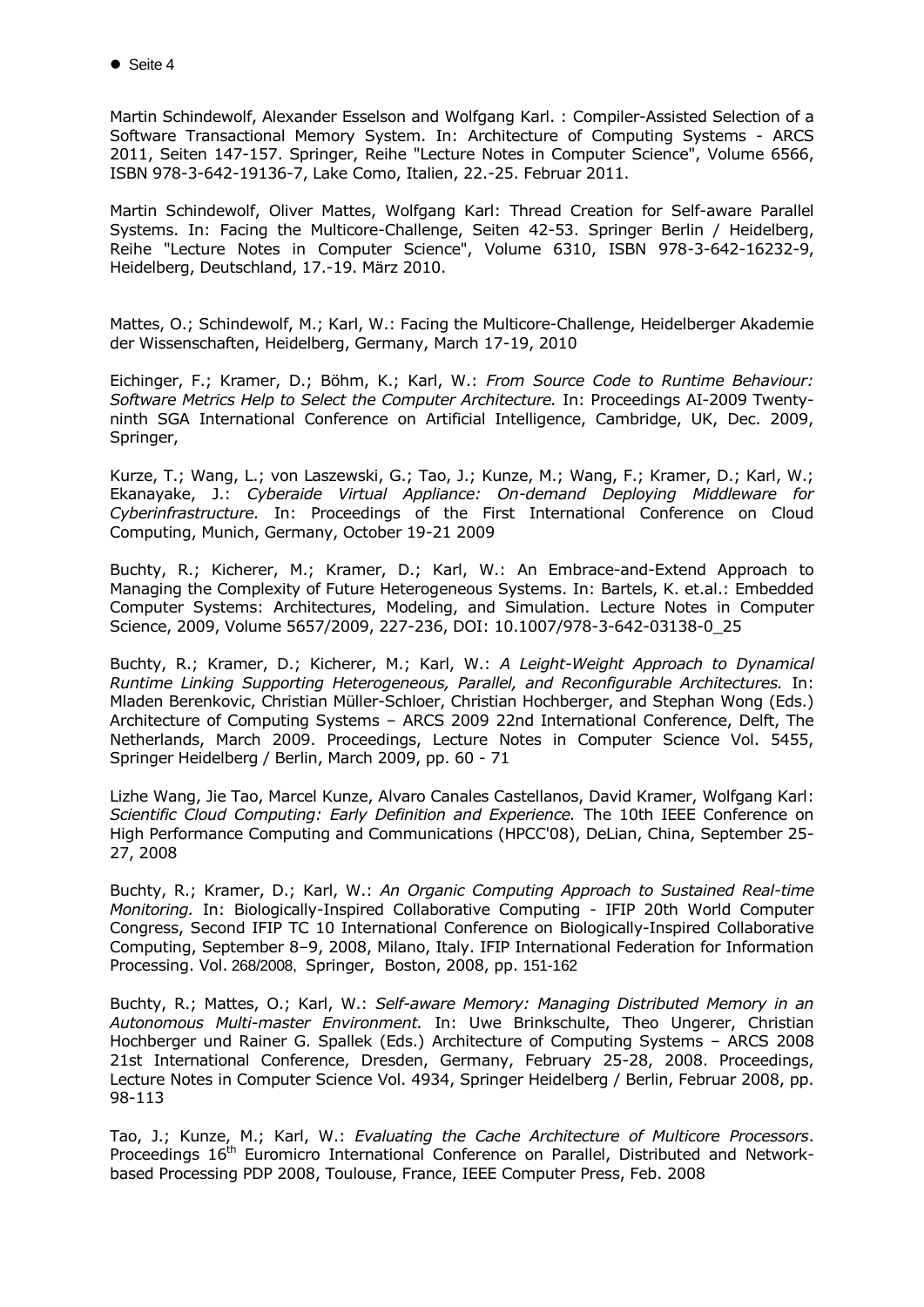● Seite 5

Tao, J.; Shahbahrami, A.; Juurlink, B.; Buchty, R.; Karl, W.; Vassiliadis, S.: *Optimizing Cache Performance of the Discrete Wavelet Transform Using a Visualization Tool.* In: Proceedings Ninth IEEE International Symposium on Multimedia ISM 2007, December 2007, Taichung, Taiwan, 2007, pp. 153 – 160

Buchty, R.; Nowak, F.; Karl, W.: *A Run-Time Reconfigurable Cache Architecture.* Proceedings of the International Conference ParCo 2007, p. 757-766, IOS Press, Series "Advances in Parallel Computing", Volume 15, ISBN 978-3-9810843-4-4, Jülich, September 2007

Tao, J.; Dressler, T.; Karl, W.: *An Interactive Graphical Environment for Code Optimization.* Computational Science – ICCS 2007 7th International Conference, Beijing, China, May 27 - 30, 2007, Proceedings, Part II, Lecture Notes in Computer Science, Vol. 4488, Spriner-Verlag, Berlin / Heidelberg, 2007, pp. 831-838

Tao, J.; Gaugler, T.; Karl, W.: *A Profiling Tool for Detecting Cache-Critical Data Structures.* In: Anne-Marie Kermarrec, Luc Bougé und Thierry Priol (Eds.) Euro-Par 2007 Parallel Processing 13th International Euro-Par Conference, Rennes ,France , August 28-31, 2007. Proceedings. Lecture Notes in Computer Science Vol. 4641, Springer Berlin/Heidelberg, September 2007, pp. 52-61

Tao, J.; Karl, W.: *Supporting Cache Locality Optimization with a Toolset.* In: Wolfgang E. Nagel, Wolfgang V. Walter and Wolfgang Lehner (Eds.): Euro-Par 2006 Parallel Processing 12th International Euro-Par Conference, Dresden, Germany, August 28 – September 1, 2006. Proceedings, LNCS, Nr. 4128, Springer, Heidelberg, 2006, p. 25-34

Löw, H.-P.; Buchty, R.; Karl, W.: A Network Agent for Diagnosis and Analysis of Real-Time Ethernet Networks. International Conference on Compilers, Architecture, and Synthesis for Embedded Systems (CASES 2006), ACM Press, ISBN 1-59593-543-6, Seoul, Korea, October 2006, pp. 65-73

Tao, J.; Schloissnig, S.; Karl, W.: *Analysis of the Spatial and Temporal Locality in Data Accesses*. In: Vassil N. Alexandrov, Geert Dick van Albada, Peter M.A. Sloot, Jack Dongarra (Eds.): Computational Science – ICCS 2006: 6th International Conference, Reading, UK, May 28-31, 2006. Proceedings, Part II, Lecture Notes in Computer Science, Vol. 3992, Springer, Berlin, Heidelberg, 2006, pp. 502 – 509

Tao, J.; Karl, W: *Performance Evaluation of Adaptive Caching Schemes*. In: Karl, W.; Becker, J.; Großpietsch; E. Hochberger, C.; Maehle, E.: ARCS'06 19th International Conference on Architecture of Computing Systems Workshop Proceedings, March 16, 2006, Frankfurt am Main, GI-Edition Lecture Notes in Informatik, P-81, März 2006, pp. 351-360

Quaing, B.; Tao, J. Karl, W.: *YACO: A User Conducted Visualization Tool for Supporting Cache Optimization.* In: Laurence T. Yang, Omer F. Rana, Beniamino Di Martino, Jack Dongarra (Eds.): High Performance Computing and Communcations: First International Conference, HPCC 2005, Sorrento, Italy, September 21-23, 2005. Proceedings. Lecture Notes in Computer Science, Band 3726, Springer-Verlag, Heidelberg, September 2005, pp. 694-703

Tao, J.; Jeitner, J.; Trinitis, C.; Karl, W.; Weidendorfer, J.: *Comprehensive Cache Inspection with Hardware Monitors.* In: Victor Malyshkin (Ed.): Parallel Computing Technologies: 8th International Conference, PaCT 2005, Krasnoyarsk, Russia, September 5-9, 2005. Proceedings. Lecture Notes in Computer Science, Band 3606, Springer-Verlag, Heidelberg, September 2005, pp. 331-345

Tao, J.; Karl, W.: *CacheIn: A Toolset for Comprehensive Cache Inspection.* In: Vaidy S. Sunderam, Geert Dick van Albada, Peter M. A. Sloot, Jack J. Dongarra (Eds.): Computational Science ICCS 2005: 5th International Conference, Atlanta, GA, USA, May 22-25, 2005, Proceedings, Part III. Lecture Notes in Computer Science, Band 3515, Springer-Verlag, Heidelberg, Mai 2005, pp. 182-190

Tao, J.; Karl, W.: *Optimization-oriented Visualization of Cache Access Behaviour.* In: Vaidy S. Sunderam, Geert Dick van Albada, Peter M. A. Sloot, Jack J. Dongarra (Eds.): Computational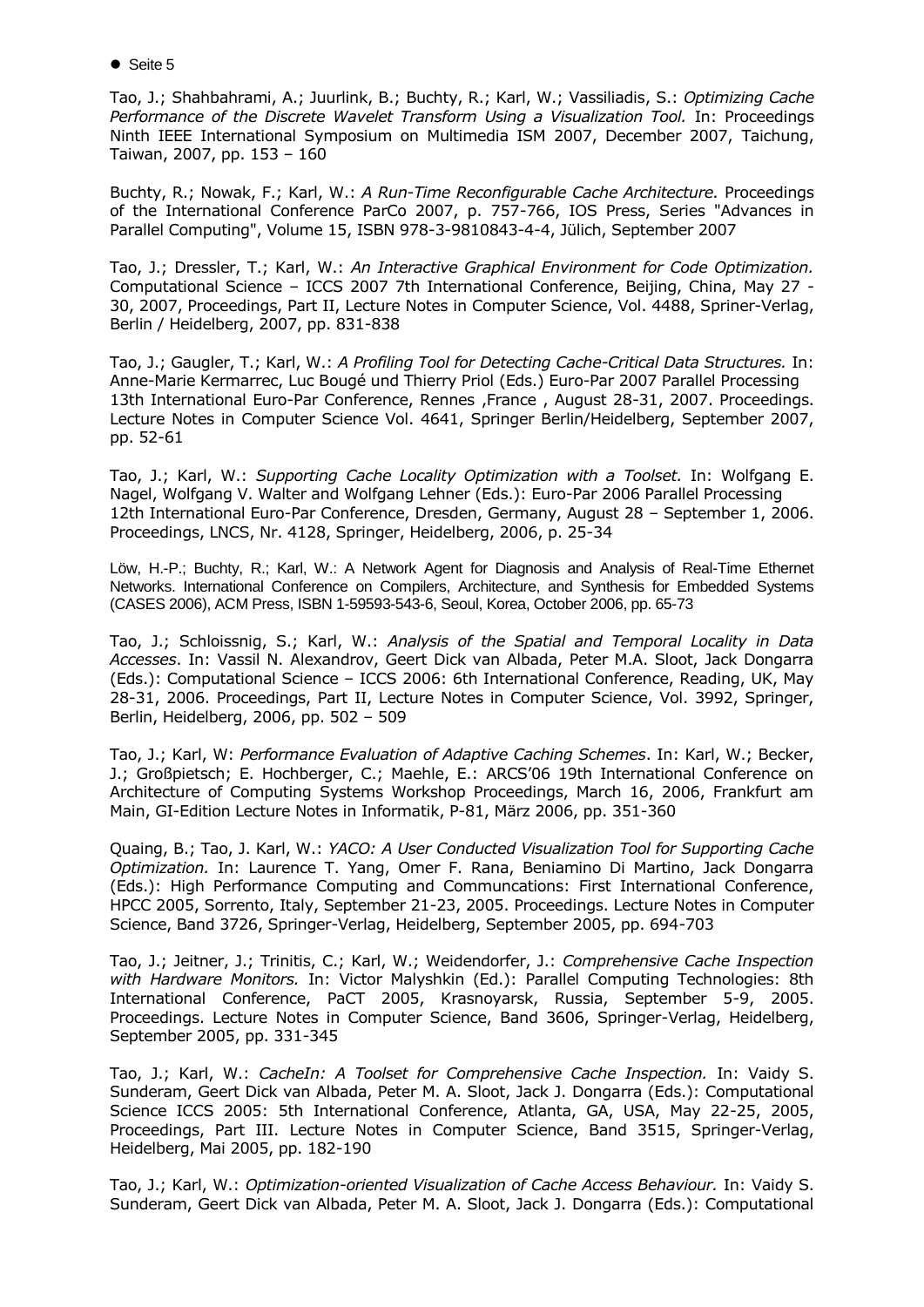● Seite 6

Science ICCS 2005: 5th International Conference, Atlanta, GA, USA, May 22-25, 2005, Proceedings, Part III. Lecture Notes in Computer Science, Band 3515, Springer-Verlag, Heidelberg, Mai 2005, pp. 174-181

Tao, J.; Karl, W.: *Impact of Cache Coherence Models on Performance of OpenMP Applications.*  In: Danelutto M., Vanneschi M., Laforenza D. (Hrsg.): 10th International Euro-Par Conference, Pisa, Italy, August 31 - September 3, 2004, Proceedings Reihe : Lecture Notes in Computer Science , Band 3149, August 2004

Tao, J.; Karl, W.: *On the Accuracy of Architecture Simulation.* Proceedings of the IASTED International Conference on Applied Simulation and Modelling (ASM 2004), Rhodos, Greece. June 2004, pp.484-489.

Tao, J.; Schulz, M.; Karl, W.: *A Simulation Tool for Evaluating Shared Memory Systems.*  Proceedings of the 36th Annual Simulation Symposium, Orlando, USA. April 2003, pp.335- 342

Tao, J.; Karl, W.: *On the Cache Access Behavior of OpenMP Applications.* Workshop Proceedings of the International Conference on Architecture of Computing Systems (ARCS 2004), Augsburg, Germany. March 2004, pp.410-419.

Schulz, M.; Tao, J.; Trinitis, C.; Karl, W.: *SMiLE: An Integrated Multi-Paradigm Software Infrastructure for SCI-based Clusters.* Proceedings of the IEEE/ACM International Symposium on Cluster Computing and the Grid (CCGrid 2002), Berlin, Germany, May 2002, pp. 247-254

Tao, J.; Schulz, M.; Karl, W.: *Improving Data Locality Using Dynamic Page Migration Based on Memory Access Histograms.* In: Sloot, P.M.A.; Tan, C.J.K. Dongarra, J.J.; Hoekstra, A.G. (Eds.): Computational Science - ICCS 2002 International Conference, Amsterdam, The Netherlands, April 21-24, 2002. Proceedings, Part II, Lecture Notes in Computer Science, Vol. 2330, Springer-Verlag, Heidelberg, 2002

Walter, M.; Trinitis, C.; Karl, W.: *OpenSESAME: An Intuitive Dependability Modeling Environment Supporting Inter-Component Dependencies.* In: Proceedings PRDC 2001 Pacific Rim International Symposium on Dependable Computing, Seoul Korea, 17 - 19 December 2001, IEEE Computer Society, pp.76-83

Tao, J.; Karl, W. Schulz, M.: *Using Simulation to Understand the Data Layout of Programs.* In: Proceedings of the IAESTE Conference on Applied Simulation and Modelling (ASM), Marbella, Spain, September 2001.

Trinitis, C.; Schulz, M.; Eberl, M.; Karl, W.: *SCI-Based LINUX PC Clusters as a Platform for Electromagnetic Field Calculations.* In: V. Malyshkin (Eds.): Parallel Computing Technologies 6th International Conference, PaCT 2001, Novosibirsk, Russia, September 3-7, 2001, Proceedings, LNCS 2127, Springer-Verlag, Heidelberg, Sept. 2001, pp. 510-514

Torralba, G.; Gonzáles, V.; Sanchis, E.; Tao, J.; Schulz, M.; Karl, W.: *Data Monitoring in High Performance Clusters.* Proceedings of the 12th IEEE International Congress on Real Time for Nuclear and Plama Sciences. Valencia, Spain, June 2001, pp. 90-95

Tao, J.; Karl, W.; Schulz, M.: *Visualizing the Memory Access Behavior of Shared Memory Applications on NUMA Architectures.* In: Alexandrov, V.N.; Dongarra, J.J.; Juliano, B.A.; Renner, R.S.; Tan, C.J.K. (Eds.): Computational Science - ICCS 2001 International Conference, San Francisco, CA, USA, May 28-30, 2001. Proceedings, Part II Springer-Verlag, Heidelberg, LNCS 2074, May 2001, pp. 861-870

Karl, W.; Schulz, M.; Völk, M.; Ziegler, S.: *Meeting the Computational Demands of Nuclear Medical Imagingusing Commodity Clusters.* In: Alexandrov, V.N.; Dongarra, J.J.; Juliano, B.A.; Renner, R.S.; Tan, C.J.K. (Eds.): Computational Science - ICCS 2001 International Conference, San Francisco, CA, USA, May 28-30, 2001. Proceedings, Part II Springer-Verlag,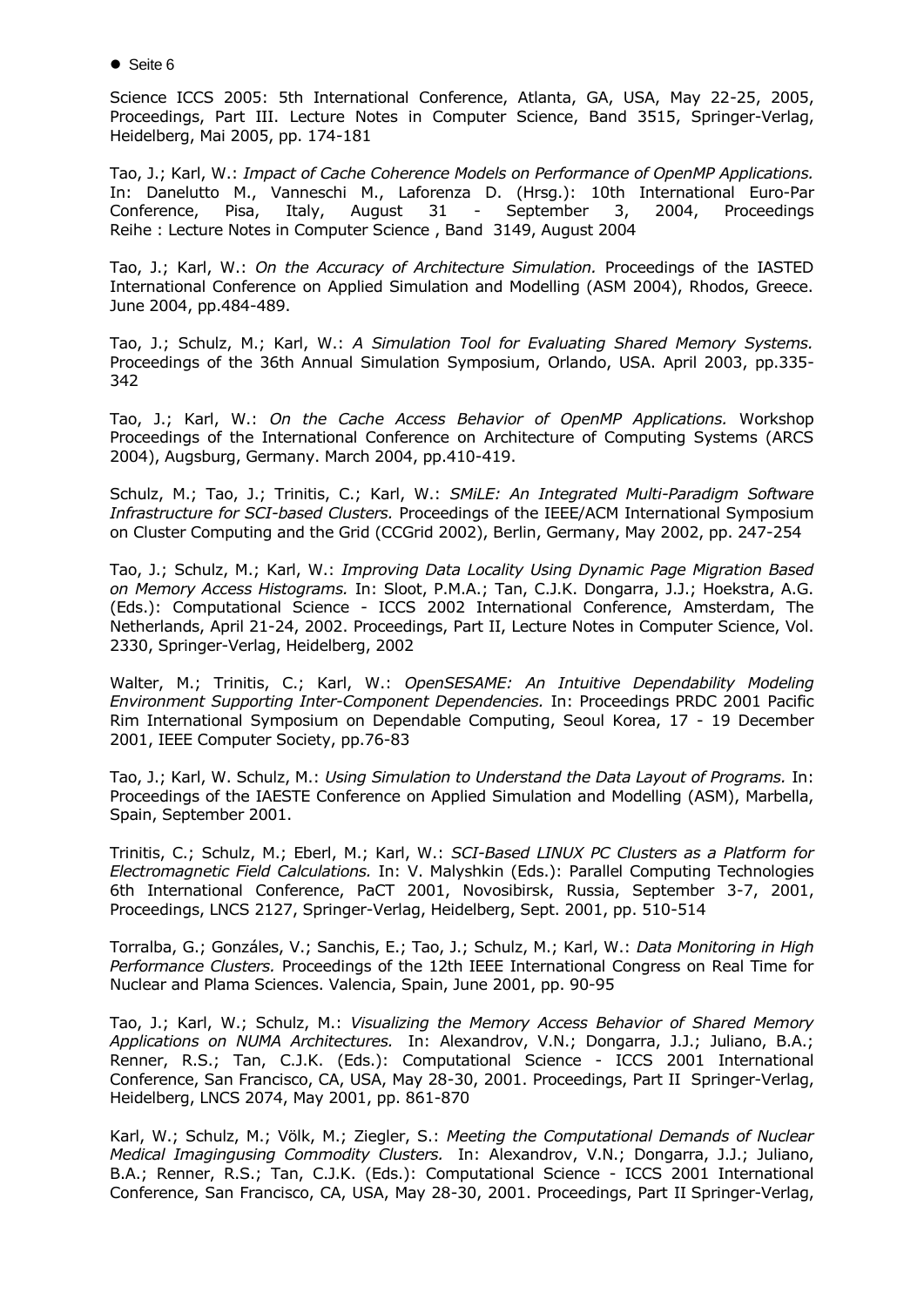● Seite 7

| Heidelberg, | _NCS | 2074, | Mav | 2001, | pp. | $27 - 36.$ |
|-------------|------|-------|-----|-------|-----|------------|
|             |      |       |     |       |     |            |

Trinitis, C.; Karl, W.; Leberecht, M.: *Electrical Phenomena during Hot Swap Events.*  Proceedings of 2000 Pacific Rim International Symposium on Dependable Computing (PRDC2000) December 18 -20, 2000, Los Angeles, USA, 2000, IEEE Computer Society, pp.19-26

Karl, W.; Schulz, M.; Völk, M., Ziegler, S.: *NEPHEW: Applying a Toolset for the Efficient Deployment of a Medical Image Application on SCI-based Clusters.* In: Bode, A.; Ludwig, T.; Karl, W.; Wismüller,R. (Editors): Euro-Par 2000 Parallel Processing6th International Euro-Par Conference, Munich, Germany, August/September 2000. Proceedings, Springer-Verlag Heidelberg Berlin, LNCS 1900, August/September 2000, pp. 851ff.

Hockauf, J.; Jeitner, J.; Karl, W.; Lindhof, R.; Schulz, M.; Gonzales, V.; Sanquis, E.; Torralba, G.: *Design and Implementation Aspects for the SMiLE Hardware Monitor.* In: Karl, W.; Horn, G.: Scalable Coherent Interface - Conference Proceedings of SCI Europe 2000 3rd International Conference on SCI-based Technology and Research. 29. - 30. August 2000, München, SINTEF Electronics and Cybernetics, Oslo, August 2000

Tao, J.; Karl, W.; Schulz, M.: *Understanding the Behavior of Shared Memory Applications.* In: Karl, W.; Horn, G.: Scalable Coherent Interface - Conference Proceedings of SCI Europe 2000 3rd International Conference on SCI-based Technology and Research. 29. - 30. August 2000, München, SINTEF Electronics and Cybernetics, Oslo, August 2000

Trinitis, C.; Eberl, M.; Karl, W.: *Numerical Calculation of Electromagnetic Problems on an SCI-Based PC-Cluster.* Proceedings International Conference on Parallel Computing in Electrical Engineering PARELEC 2000, Trois-Rivère, Québec,Canada, 27-30 August 2000, IEEE Computer Society, August 2000, pp. 166-170

Karl, W.; Schulz, M.; Tao, J.: Using the SMiLE Monitoring Infrastructure to Detect and Lower the Inefficiency of Parallel Applications. In: Bubak, M.; Williams, R.;Afsarmanesh, H.; Hertzberger, B.(Eds.) : High-Performance Computing and Networking 8th International Conference, HPCN Europe 2000 Amsterdam, The Netherlands, May 8-10, 2000 Proceedings, Springer-Verlag Heidelberg Berlin, LNCS 1823, May 2000

Karl, W.; Schulz, M.; Trinitis, J.: *Multilayer Online-Monitoring for Hybrid DSM systems on top of PC clusters with a SMiLE.* In: Haverkort, B.R.; Bohnenkamp, H.C.; Smith, C.U. (Eds.) : Computer Performance Evaluation. Modelling Techniques and Tools 11th International Conference, TOOLS 2000 Schaumburg, IL, USA, March 25-31, 2000 Proceedings, Springer-Verlag Heidelberg Berlin, LNCS 1786, März 2000

Douglas, C.C.; Hu, J.; Karl, W.; Kowarschik, M.; Rüde, U.; Weiß, C.: *Fixed and Adaptive Cache Aware Algorithms for Multigrid Methods.* In: MultigridVI. Proceedings of the European Multigrid Meeting 1999, Gent, Belgium,September 1999.

Weiß, C.; Karl, W.; Kowarschik, M.; Rüde, U.: *Memory Characteristics of Iterative Methods.*  In: Proceedings SC'99, Portland, Oregon, November 13 -19, 1999

Karl, W.; Leberecht, M.; Schulz, M.: *Optimizing Data Locality for SCI-Based PC-Clusters with the SMiLE Monitoring Approach.* In: Proceedings 1999 International Conference on Parallel Architectures and Compilation Techniques (PACT'99) October 12-16, 1999 Newport Beach,CA, IEEE Computer Society, (1999), pp. 169 - 176

Karl, W.; Schulz, M.; Völk, M.; Ziegler, S.: *Running a Spectral Analysis Code on top of SCI Shared Memory Using the TreadMarks API.* In: Karl, W., Horn; G. (Eds.): Scalable Coherent Interface Proceedings of the SCI-Europe'99 Conference, Toulouse, France, September 2nd - 3rd, 1999,SINTEF Electronics and Cybernetics, (1999), pp. 35-43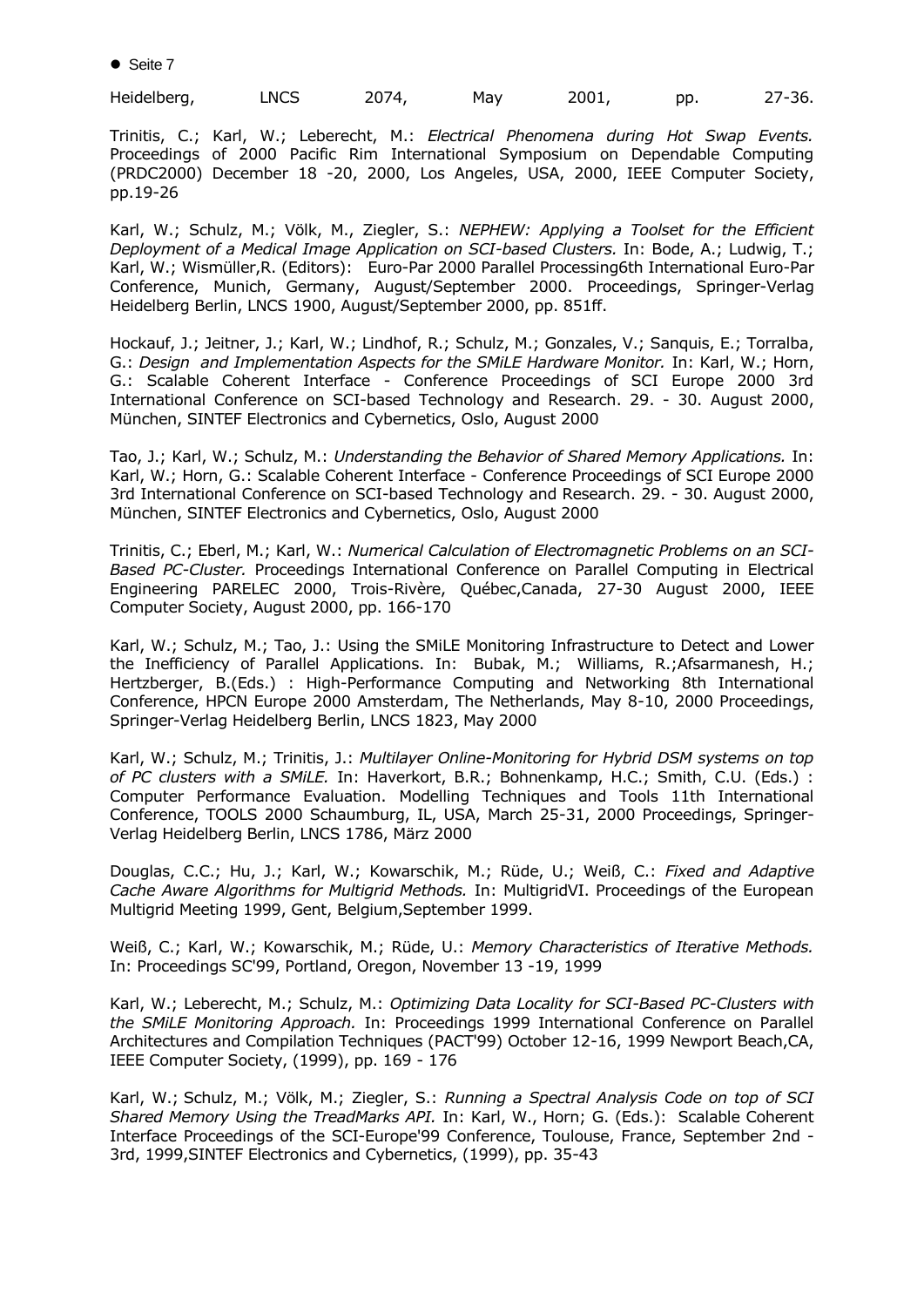● Seite 8

Karl, W.; Leberecht, M.; Oberhuber, M.: *Enforcing Deterministic Execution of Parallel Programs - Debugging Support Through the SMiLE Monitoring Approach.* In: Hellwagner, H., Reinefeld, A.(Eds.) Scalable Coherent Interface: Technology and Applications. Proceedings of the SCI-Europe'98. Bordeaux, France, September 29-30, 1998, Cheshire Henbury, 1998, pp. 83-90.

Eberl, M.; Hellwagner, H.; Karl, W.; Leberecht, M.; Weidendorfer, J.: *Fast Communication Libraries on an SCI Cluster.* In: Hellwagner, H., Reinefeld, A. (Eds.) Scalable Coherent Interface: Technology and Applications. Proceedings of the SCI-Europe'98. Bordeaux, France, September 29-30, 1998, Cheshire Henbury, 1998, pp. 165-175.

Hockauf, R.; Karl, W.; Leberecht, M.; Oberhuber, M.; Wagner, M.: *Exploiting Spatial and Temporal Locality of Accesses: A New Hardware-Based Monitoring Approach for DSM Systems.* In: D. Pritchard, Jeff Reeve (Eds.): Euro-Par'98 Parallel Processing / 4th International Euro-Par Conference Southampton, UK, September 1-4, 1998 Proceedings. Springer-Verlag, Heidelberg, Lecture Notes in Computer Science Vol.1470, 1998, pp. 206-215

Hellwagner, H.; Karl, W.; Leberecht, M.: *Fast Communication Mechanisms - Coupling Hardware Distributed Shared Memory and User-Level Messaging.* In: Proceedings The 1997 International Conference on Parallel and Distributed Processing Techniques and Applications(PDPTA'97), Las Vegas, Nevada, USA, (Juni 1997)

Karl, W.: *Some Design Aspects for VLIW Architectures Exploiting Fine--Grained Parallelism.* In Bode, Arndt, Mike Reeve und G. Wolf (Eds.): PARLE'93 Parallel Architectures and Languages Europe, 5th International PARLE Conference. München: Springer--Verlag, (Juni 1993), LNCS 694, pp. 582--599.

Bemmerl, T.; Karl, W.; Luksch, P.: *Evaluierung von Architekturparametern verschiedener Rechnerstrukturen mit Hilfe von CAE-Workstations.* In: P. Müller-Stoy: Architektur von Rechensystemen. Tagungsband 11. ITG/GI Fachtagung München, März 1990, Berlin: VDE Verlag, pp. 255-274

Karl, W.: *Entwurf mikroprogrammierbarer Koprozessorstrukturen auf einer CAE-Workstation.* In: Proceeding Algoritmy '89, Strbské Pleso, CSSR, April 1989, pp. 154-156

Karl, W., Krammer, J.: *Performance Measurements of a RISC Processor on a CAE Workstation.* In: Proceedings 13. International Conference on Microelectronics, München, electronica '88, (1988), pp. 141-149

## **Publications in Workshops**

Buchty, R.; Kicherer, M.; Kramer, D.; Karl, W.: *An Embrace-and-Extend Approach to Managing the Complexity of Future Heterogeneous Systems.* In: Embedded Computer Systems: Architecture, Modeling, and Simulation. 9<sup>th</sup> International Workshop, SAMOS 2009, Greece, July 20-23, 2009, Proceedings, Lecture Notes in Computer Science (LNCS), Vol. 5657, Spinger Berlin/ Heidelberg, 2009, pp. 226-235

Buchty, R.; Kramer, Nowak, F.; Karl, W.: *A Seamless Virtualization Approach for Transparent Dynamical Function Mapping Targeting Heterogeneous and Reconfigurable Systems.* In: Applied Reconfigurable Computing: Architectures, Tools, and Applications  $5<sup>th</sup>$  International Workshop, ARC 2009, Karlsruhe, Germany, March 16-18, 2009. Proceeding. Lecture Notes in Computer Science (LNCS), Vol. 5453, Springer Berlin / Heidelberg, 2009, pp. 362-367

Nowak, F.; Buchty, R.; Kramer, D.; Karl, W.: *Exploiting the HTX-Board as a Coprocessor for Exact Arithmetics.* Proceeding of the Second International Workshop on Hypertransport Research and Applications (WHTRA 2009), Mannheim, Germany, February 2009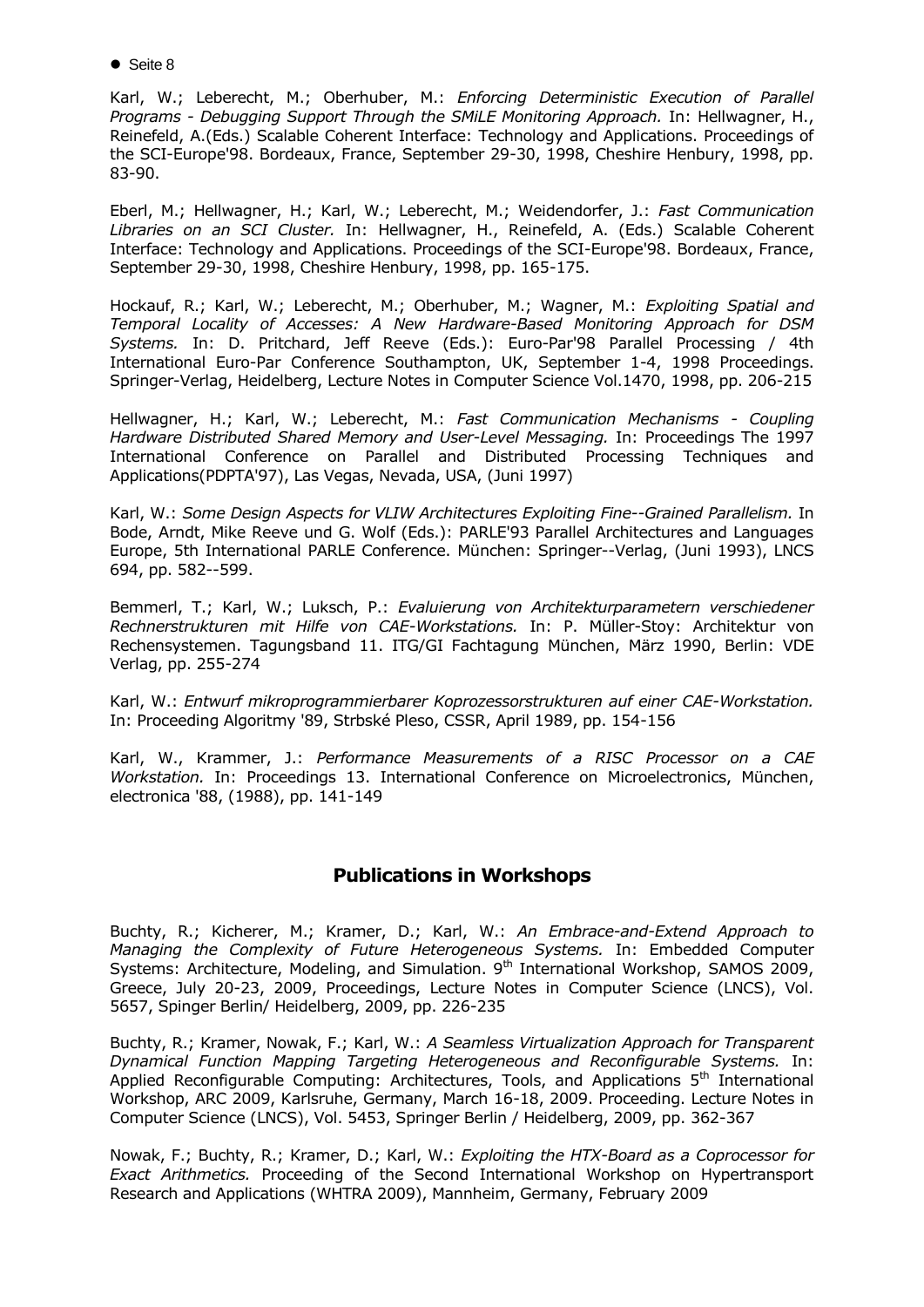Kramer, D.; Vogel, T.; Buchty, R.; Nowak, F.; Karl, W.: *A General Purpose HyperTransportbased Application Accelerator Framework.* Proceeding of the Second International Workshop on Hypertransport Research and Applications (WHTRA 2009), Mannheim, Germany, February 2009

Martin Schindewolf, Albert Cohen, Wolfgang Karl, Andrea Marongiu, Luca Benini: Towards Transactional Memory Support for GCC. GROW '09: First International Workshop on GCC Research Opportunities. Held in conjunction with: the fourth International Conference on High-Performance Embedded Architectures and Compilers (HiPEAC), Paphos, Zypern Thread Creation for Self-aware Parallel Systems.

Tao, J.; Karl, W.; Trinitis, C.: *Implementing an OpenMP Execution Environment on InfiniBand Clusters.* In: OpenMP Shared Memory Parallel Programming - International Workshops, IWOMP 2005 and IWOMP 2006, Eugene, OR, USA, June 1-4, 2005, Reims, France, June 12- 15, 2006. Proceedings. LNCS Vol. 4315, Springer Berlin, Heidelberg, 2008, pp. 65-77

Nowak, D.; Buchty, R.; Karl, W.: *Adaptive Cache Infrastructure: Supporting Dynamic Program Changes Following Dynamic Program behaviour.* Proceedings of the 9<sup>th</sup> Wotkshop on Parallel Systems and Algorithms (PASA 2008), GI Lecture Notes in Informatics (LNI), Vol. 124, Dresden, Germany, 2008, pp. 59-68

Buchty R.; Tao, J. Karl, W.: *Automatic Data Locality Optimization Through Self-optimization.* In: De Meer, H; Sterbenz, J. P. G. (Eds.): Self-Organizing Systems First International Workshop, IWSOS 2006, and Third International Workshop on New Trends in Network Architectures and Services, EuroNGI 2006, Passau, Germany, September 18-20, 2006 Proceedings, Lecture Notes in Computer Science, Vol. 4124, Springer Berlin, Heidelberg, 2006, pp. 187-201

Becker, J.; Brändle, K.; Brinkschulte, U.; Henkel, J.; Karl, W.; Köster, T.; Wenz, M.; Wörn, H.: *Digital On-Demand Computing Organism for Real-Time Systems*. In: Karl, W.; Becker, J.; Großpietsch; E. Hochberger, C.; Maehle, E. (Eds.): ARCS'06 19th International Conference on Architecture of Computing Systems Workshop Proceedings, March 16, 2006, Frankfurt am Main, GI-Edition Lecture Notes in Informatik, P-81, März 2006, pp. 231-245

Tao, J.; Karl, W.; Trinitis, C.: *Implementing an OpenMP Execution Environment on InfiniBand Clusters.* In: International Workshop on OpenMP IWOMP 2005, Eugene, USA, June 2005, Proceedings. Lecture Notes in Computer Science, Springer-Verlag, Heidelberg, to appear

Tao, J.; Schulz, M.; Karl, W.: *SIMT/OMP: A Toolset to Study and Exploit Memory Locality of OpenMP Applications on NUMA Architectures.* In: Chapman, B. (Ed.) Shared Memory Parallel Programming with Open MP: 5th International Workshop on Open MP Applications and Tools, WOMPAT 2004, Houston, TX, USA, May 17-18, 2004, Revised Selected Papers, Lecture Notes in Computer Science, Vol. 3349, Springer-Verlag, 2004

Tao, J.; Karl, W.: *On the Cache Access Behavior of OpenMP Applications.* Workshop Proceedings of the International Conference on Architecture of Computing Systems (ARCS 2004), Augsburg, Germany. March 2004, pp.410-419.

Brandes, T., Schwamborn, H., Gerndt , M.; Jeitner, J.; Kereku, E.; Karl, W.; Schulz, M.; Tao, J.; Brunst, H., Nagel, W.; Neumann, R.; Müller-Pfefferkorn, R.; Trenkler, B.; Hoppe, H.-C.; *Werkzeuge für die effiziente Programmierung von Cache-Architekturen.* In: Mitteilungen Gesellschaft für Informatik e.V., Parallel-Algorithmen, -Rechnerstrukturen und Software, ISSN 0177 – 0454, 19. PARS-Workshop Basel, November 2003, pp. 43-49.

Trinitis, C.; Schulz, M.; Karl, W.: *A Comprehensive Electric Field Simulation Environment on Top of SCI.* In: Kranzlmüller, D.; Kacsuk, P.; Dongarra, J.; Volkert, J.: Recent Advances in Parallel Virtual Machine and Message Passing Interface 9<sup>th</sup> European PVN/MPI User's Group Meeting, Linz, Austria, September/October 2002 Proceedings. Lecture Notes in Computer Science, Vol. 2474, Spriner-Verlag, Heidelberg, 2002, pp. 114-121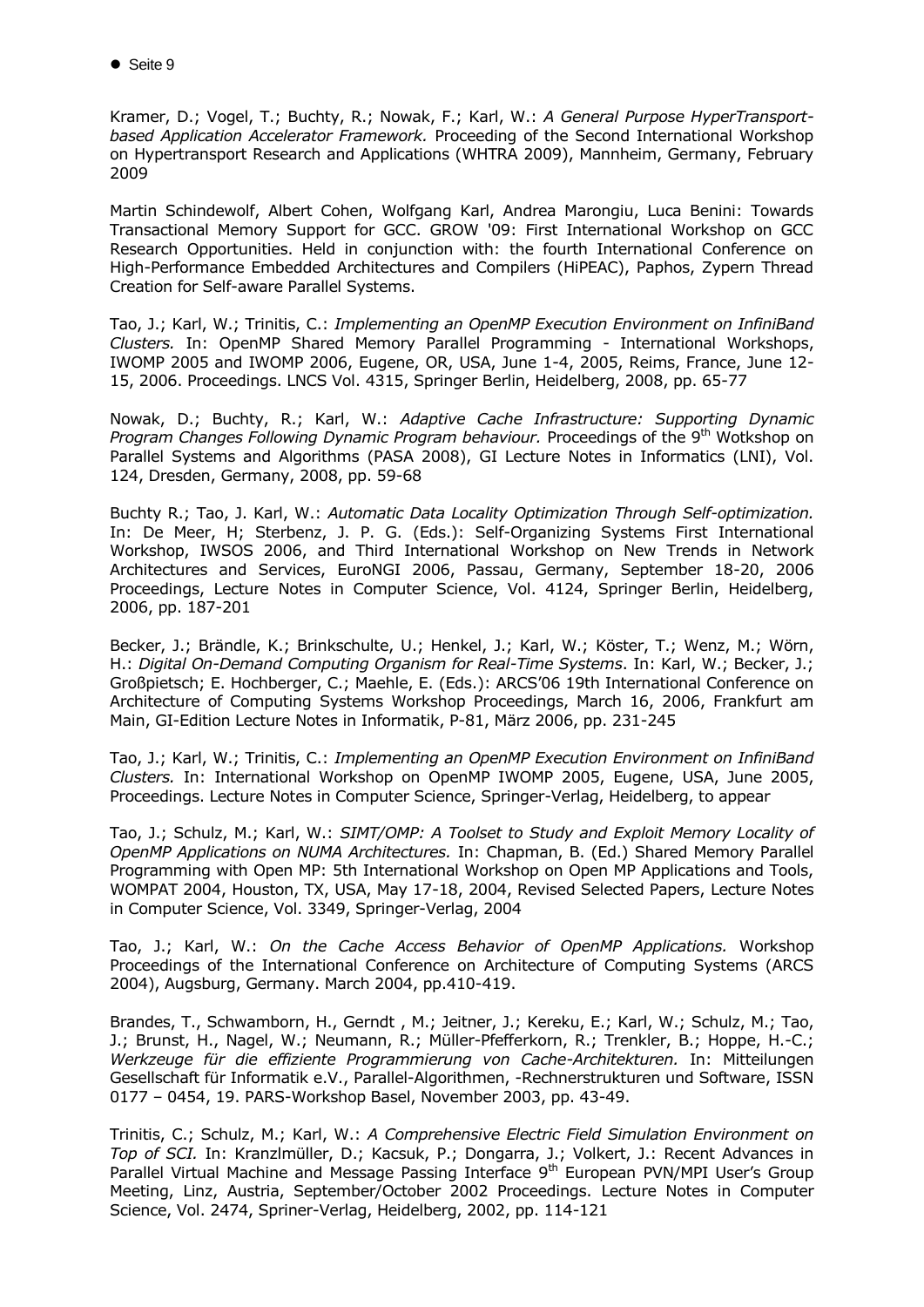Schulz, M.; Tao, J.; Karl, W.: *Improving the Scalability of Shared Memory Systems Through Relaxed Consistency.* Proceedings of the Second Workshop on Caching, Coherence, and Consistency (WC3'02), New York, USA, June 2002

Schulz, M.; Tao, J.; Jeitner, J.; Karl, W.: *A Proposal for a New Hardware Cache Monitoring Architecture.* ACM SIGPLAN Workshop on Memory System Performance (MSP2002), Berlin, Germany, June 2002, also published in: ACM SIGPLAN Notices, Volume 38, Issue 2 supplement (February 2003), MSP 2002 and ISMM 2002, pp. 76 – 85, Feb. 2003

Tao, J.; Karl, W.; Schulz, M.: *A Novel Approach for Data Distribution on NUMA Machines.* In: U. Bringschulte, K.-E. Großpietsch, C. Hochberger, E. W. Mayr (Eds.): International Conference of Computing Systems ARCS 2002, Workshop Proceedings Dependability and Fault Tolerance, Java in Embedded Systems, Parallel Systems and Algorithms PASA, Karlsruhe Germany April 8 - 12, 2002, VDE-Verlag, Berlin, 2002

Walter, M.; Trinitis, C.; Karl, W.: *Evaluierung von verteilten hochverfügbaren Systemen mit OpenSESAME.* Mitteilungen -- Gesellschaft für Informatik e.V., Parallel-Algorithmen und Rechnerstrukturen, ISSN 0177-0454, PARS 2001 Workshop, November 2001, pp. 29-39

Tao, J.; Karl, W.: *A Tool Environment for Efficient Execution of Shared Memory Programs on NUMA Systems.* In: Jähnichen, S.; Zhou, X. (Eds.): Proceedings The Fourth International Workshop on Advanced Parallel Processing Technologies. September 17-19, 2001, Ilmenau, Germany, pp. 156-165

Bode, A.; Karl, W.; Ludwig, T.; Wismüller, R.: *Monitoring Technologies for Parallel On-Line Tools.* SFB 342 Final Colloquium: Methods and Tools for the Efficient Use of Parallel Systems, München, 2000, pp. 1-29

Schulz, M.; Karl, W.: *HybridDSM: An Efficient Alternative to Pure Software DSM Systems on NUMAArchitectures.* In Iftode, L.; Keleher, P. (Eds.): Proceedings of the Second International Workshop on Software Distributed Shared Memory (WSDSM'00), Santa Fee, New Mexico, May 2000

Eberl, M.; Karl, W.; Trinitis, C.; Blaszczyk, A.: *Parallel Computing on PC Clusters - An Alternative to Supercomputers for Industrial Applications.* In: Dongarra, J.; Luque E.; Margalef, T.: Recent Advances in Parallel Virtual Machine and Message Passing Interface - 6thEuropean PVM/MPI User's group Meeting, Barcelona, Spain, September 26-29, 1999, Proceedings, Springer-Verlag, Berlin, LNCS, Vol. 1697, (1999), pp. 493 - 498

Eberl, M.; Karl, W.; Leberecht, M.; Schulz, M.: *Eine Software-Infrastruktur für Nachrichtenaustausch und gemeinsamen Speicher auf SCI-basierten PC-Clustern.* In: W. Rehm, T. Ungerer (Ed.) Cluster-Computing Tagungsband zum 2. Workshop 25./26. März 1999, Karlsruhe, Chemnitzer Informatik Berichte, CSR-99-02, 1999, pp. 25-33

Karl, W.; Leberecht, M.; Schulz, M.: *Supporting Shared Memory and Message Passing on Clusters of PCs with a SMiLE.* In: Sivasubramaniam, A. Lauria, M. (Eds.) Network-Based Parallel Computing: Communication, Architecture, and Applications / Third International Workshop, CANPC'99, Orlando, Florida, USA, January 9th, 1999. Springer Verlag, Heidelberg, LectureNotes in Computer Science Vol.1602*,* 1999

Karl, W.; Leberecht, M.; Oberhuber, M.: *Kontrolliert deterministische Ausführung paralleler Programme auf SCI-basierten PC-Clustern.* PARS Workshop, 16.-17. September 1998, Karlsruhe, Mitteilungen - Gesellschaft für Informatik e.V., Parallel-Algorithmen und Rechnerstrukturen, 1998, S. 13-22.

Macketanz, R.; Karl, W.: *Java-basierter Co-Entwurf eingebetteter Systeme.* In: A. Hergenhan, W. Rosenstiehl: Tagungsband GI/ITG Workshop JAVA und Eingebettete Systeme, 15.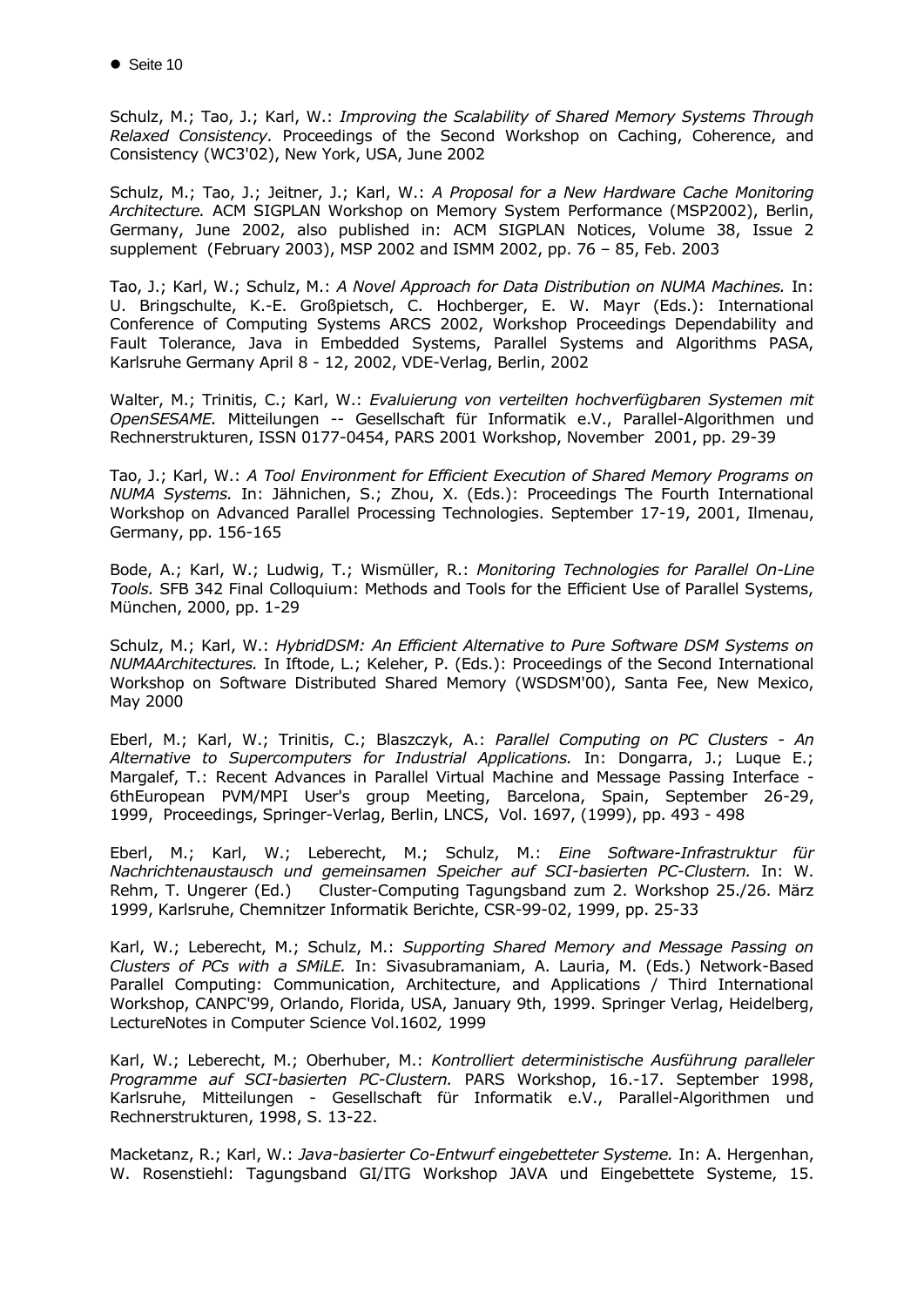● Seite 11

September1998, Karlsruhe, FZI-Bericht 4-13-9/98, Forschungszentrum Karlsruhe, 1998,S. 57-65

Macketanz, R.; Karl, W.: *JVX- A Rapid Prototyping System Based on Java and FPGAs.* R.W. Hartenstein, A. Keevallik (Eds.): Field-Programmable Logic and Applications / 8th International Workshop, FPL'98, Tallinn, Estonia, August 31 - September 3, 1998, Proceedings. Springer Verlag, Heidelberg, Lecture Notes in Computer Science, Vol.1482, 1998, pp. 99-108

Acher, G.; Karl, W.; Leberecht, M.: *PCI-SCI Protocol Translations: Applying Microprogramming Concepts to FPGAs.* R.W. Hartenstein, A. Keevallik (Eds.): Field-Programmable Logic and Applications / 8th International Workshop, FPL'98, Tallinn, Estonia, August 31 - September 3, 1998, Proceedings. Springer Verlag, Heidelberg, Lecture Notes in Computer Science Vol.1482*,* 1998, pp. 238-247

Karl, W.; Leberecht, M.: *Ein Monitorkonzept für Systeme mit verteiltem gemeinsamen Speicher.* ARCS'97: Architektur von Rechensystemen 1997; Vorträge der Workshops im Rahmen der 14.ITG/GI-Fachtagung vom 8. - 11.September 1997 in Rostock. Rostock: Univ., 1997 (Workshops zur Architektur von Rechensystemen), pp.169 - 177; auch in : PARS-Mitteilungen, Nr. 16, PARS-Workshop, Rostock,11. Sept. 1997.

Acher, G.; Hellwagner, H.; Karl, W.; Leberecht, M.: *Eine PCI-SCI-Adapterkarte für ein PC-Cluster mit verteiltem gemeinsamen Speicher.* In: Chr. Steigner (Hrsg.): Proceedings der 4. ITG/GI-Fachtagung Arbeitsplatz-Rechensysteme (APS'97) Anwendungen, Architekturen, Betriebssysteme und Netzwerke, Universität Koblenz-Landau, Verlag Dietmar Fölbach, (21. - 22. Mai 1997), pp. 114 -- 122

Acher, G.; Hellwagner, H.; Karl, W.; Leberecht, M.: *A PCI-SCI Bridge for Building a PC-Cluster with Distributed Shared Memory.* Proceedings The Sixth International Workshop on SCI-based High-Performance Low-Cost Computing, SCIzzL, Santa Clara, CA, (September 1996), pp. 1-8

Karl, W.; Hellwagner, H.: *SMiLE-- Entwurf eines Multirechnersystems auf der Basis von Standardkomponenten.* PARS'95 -- Mitteilung -- Gesellschaft für Informatik e.V., Parallel-Algorithmen und Rechnerstrukturen, Nr. 14, (Dezember 1995), pp. 19-26

Karl, W.; Krings, V.; Leberecht, M.; Schmidt, B.: *Simulation aus SCI-gekoppelten Arbeitsplatzrechnern.* PARS'95 -- Mitteilung -- Gesellschaft für Informatik e.V., Parallel-Algorithmen und Rechnerstrukturen, Nr. 14, (Dezember 1995), pp. 35-40

Hellwagner, H.; Karl, W.; Leberecht, M.; Richter, H.: *SCI-Based Local-Area Shared-Memory Multiprocessor.* In: Proceedings of APPT'95 - International Workshop on Advanced Parallel Processing Technologies, Beijing, China, (Sep. 1995), pp. 32-39

Karl, W.: *Evaluating High Performance Combinations of VLIW Architectures and Parallelizing Compilers.* In: Workshop über Parallelverarbeitung, Lessach (Österreich), 26.9. - 30.9.1994, K. Ecker, J. Apsel (Hrsg.), Informatik-Bericht 95/1, Institut für Informatik, Technische Universität Clausthal, pp. 70 -- 86, 1995

Karl, W.: *Architektureigenschaften und Parallelisierungsmethoden für VLIW--Rechner.* In: Mitteilungen - Gesellschaft für Informatik e.V., Parallel-Algorithmen und Rechnerstrukturen, 11, Juli 1993, pp. 101 - 106.

Karl, W.: *Evaluierung von Architektureigenschaften und Parallelisierungskonzepten für VLIW-- Architekturen.* In: Mitteilungen -- Gesellschaft für Informatik, Parallel-Algorithmen und Rechnerstrukturen,12, Juli 1993, pp. 236--248.

Karl, W.: A Simulation Environment for VLIW Architectures and Their Parallelizing Compilers. In: Conference Proceedings International Workshop on Compilers for Parallel Computers, Paris, 1990, pp. 287-292